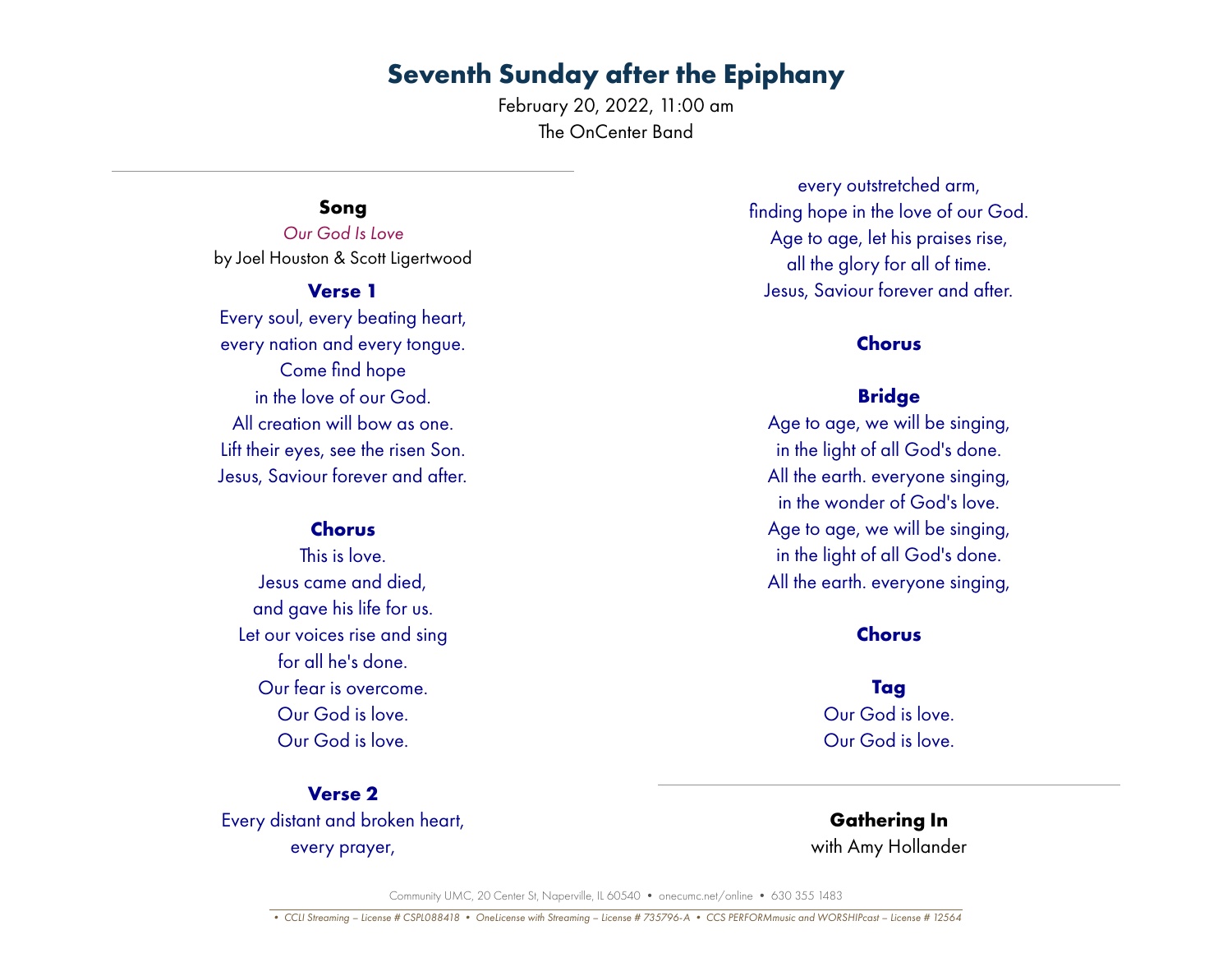February 20, 2022, 11:00 am

# **Introduction of Guest Speaker & Opening Prayer**

with Pastor Hannah

# **Video**

*Love – No Exceptions* 

# **Song**

*Act Justly, Love Mercy, Walk Humbly*

by Chris Tomlin, Pat Barrett & Jason Ingram arranged by Dustin Loehrs

# **Verse 1**

It all comes down to this, what you require of me. Love my neighbor as myself, and you above all things.

## **Chorus**

Act justly, love mercy, walk humbly with you, God. In all things, in all ways, walk humbly with you, God.

# **Verse 2**

It all comes down to this, to be your hands and feet. Good news to all the world, oh the truth will set us free.

# **Chorus**

# **Bridge**

It's beauty for ashes, it's mourning to dancing. It's closer and closer, the Kingdom of heaven. Beauty for ashes, it's mourning to dancing. It's closer and closer, the Kingdom of heaven.

## **Verse 3**

Years from now we'll see, the fruit our hands have sown. Faith just like a seed, the only way it grows.

## **Chorus**

## **Greet Your Community**

*(social-distancing style)* with Amy Hollander

## **Song**

*Big House*  by Audio Adrenaline

Come and go with me to my Father's house. *[x2]* It's a big, big house with lots and lots of room. A big, big table with lots and lots of food. A big, big yard where we can play football. It's a big, big house, it's my Father's….house!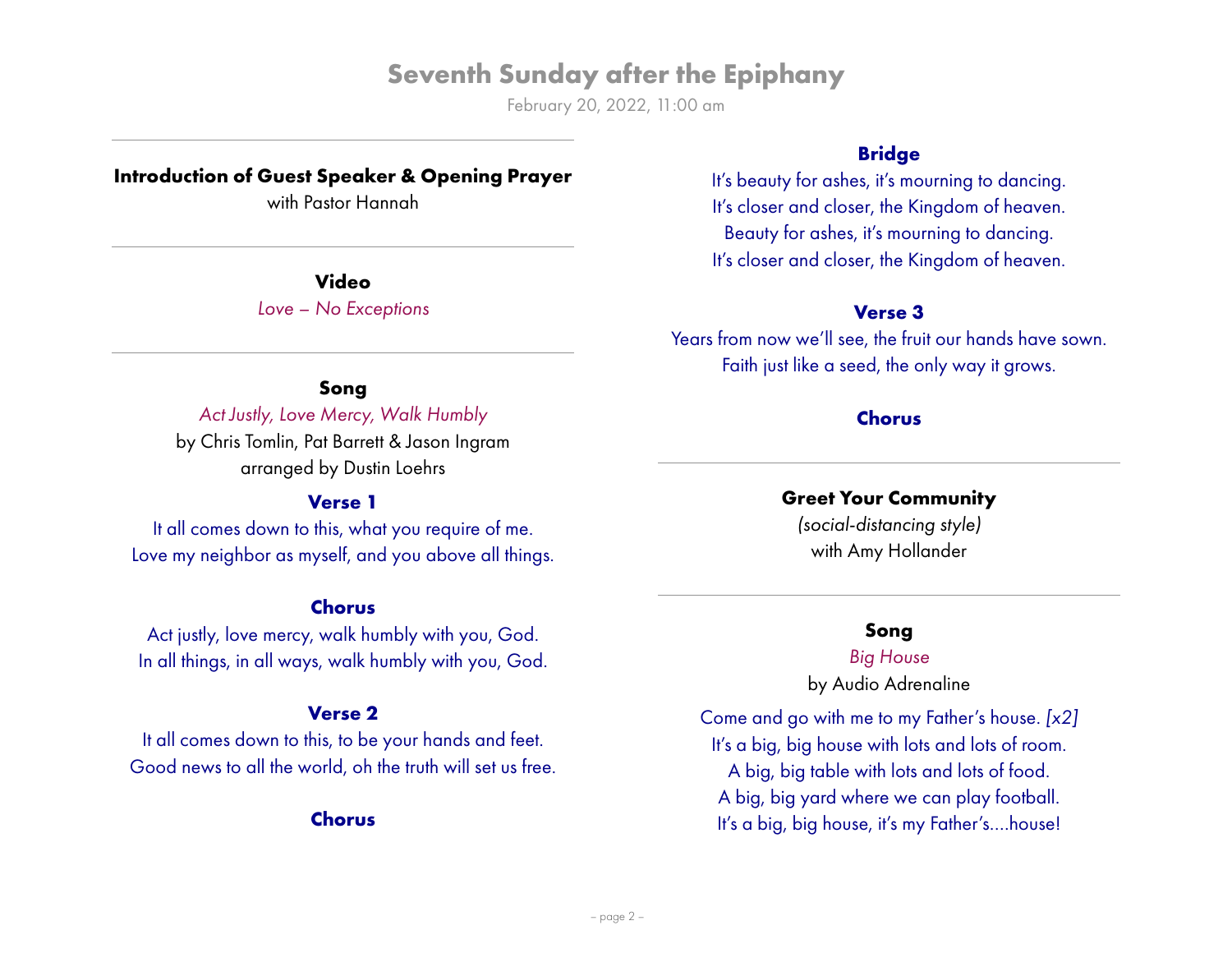February 20, 2022, 11:00 am

## **Time for Young Disciples**

with Beth Hagemeyer

#### **Scripture**

with Pat Becker *Luke 6:27-38*

 $27$  "But I say to you that listen, Love your enemies, do good to those who hate you, <sup>28</sup> bless those who curse you, pray for those who abuse you. <sup>29</sup> If anyone strikes you on the cheek, offer the other also; and from anyone who takes away your coat do not withhold even your shirt. <sup>30</sup> Give to everyone who begs from you; and if anyone takes away your goods, do not ask for them again. <sup>31</sup> Do to others as you would have them do to you.32 "If you love those who love you, what credit is that to you? For even sinners love those who love them. <sup>33</sup> If you do good to those who do good to you, what credit is that to you? For even sinners do the same. <sup>34</sup> If you lend to those from whom you hope to receive, what credit is that to you? Even sinners lend to sinners, to receive as much again. <sup>35</sup> But love your enemies, do good, and lend, expecting nothing in return. [[a](https://www.biblegateway.com/passage/?search=Luke+6%3A27-38&version=NRSV#fen-NRSV-25174a)] Your reward will be great, and you will be children of the Most High; for he is kind to the ungrateful and the wicked. <sup>36</sup> Be merciful, just as your Father is merciful.37 "Do not judge, and you

will not be judged; do not condemn, and you will not be condemned. Forgive, and you will be forgiven; <sup>38</sup> give, and it will be given to you. A good measure, pressed down, shaken together, running over, will be put into your lap; for the measure you give will be the measure you get back."

#### **Sermon**

*A Hard Pill to Swallow*  with Rev. Dr. Darneather Murph-Heath

## **Song**

*Clean Heart* by Audrey Assad & Matt Maher arranged by Grant Wall

#### **Verse 1**

I woke up this morning, the whole world was yelling. I wish I was dreaming all that we'd been through. My soul has been searching for some deeper meaning. I know there's a kindness that leads me to the truth.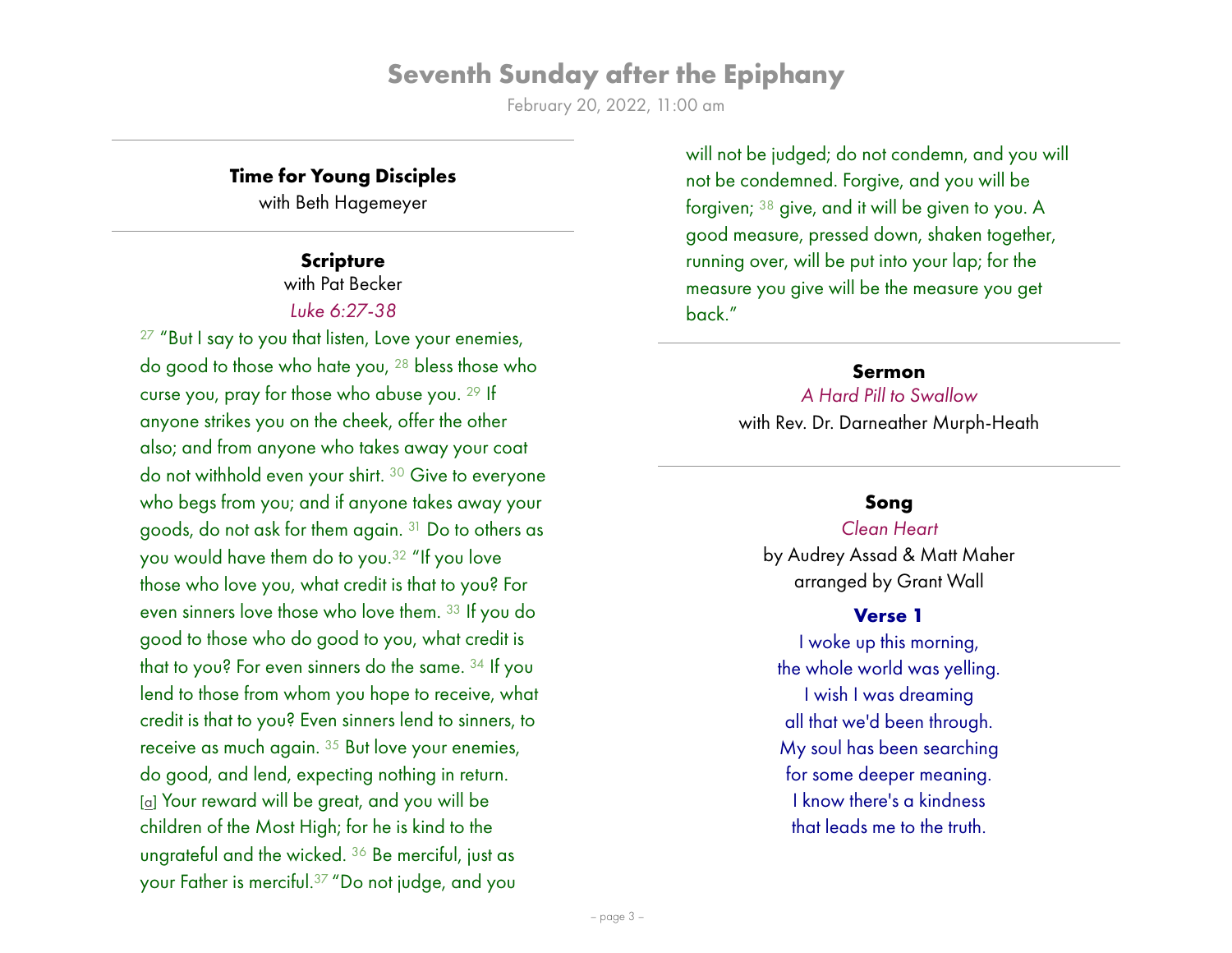February 20, 2022, 11:00 am

# **Chorus**

Well ev'rybody's lookin' for another fight when trouble's on the rise, no end in sight. Oh, Savior, won't you come and make the wrong things right? Let me be the place you start. Give me a clean heart!

## **Verse 2**

What is forgiveness if it isn't given? We measure our mercy when mercy is a flood. Give us a vision, your eyes of compassion. In all this division, may we be known by our love.

#### **Chorus**

**Tag** Give me a clean heart!

### **Bridge**

You blessed those who cursed you. You loved those who hated you. On the cross you died for me. To bless those who curse you,

to love those who hate you. You said to love my enemies.

# **Chorus**

#### **Tag**

#### **Prayer for Community**

with Pastor Hannah

#### **Offertory Invitation**

with Pastor Jeremiah

## **Song**

*Live Like That* by Ben McDonald & Ben Glover arranged by Dan Galbraith & Lee Marcum

#### **Verse 1**

Sometimes I think, what will people say of me, when I'm only just a memory when I'm home where my soul belongs. Was I love when no one else would show up? Was I Jesus to the least of those, was my worship more than just a song?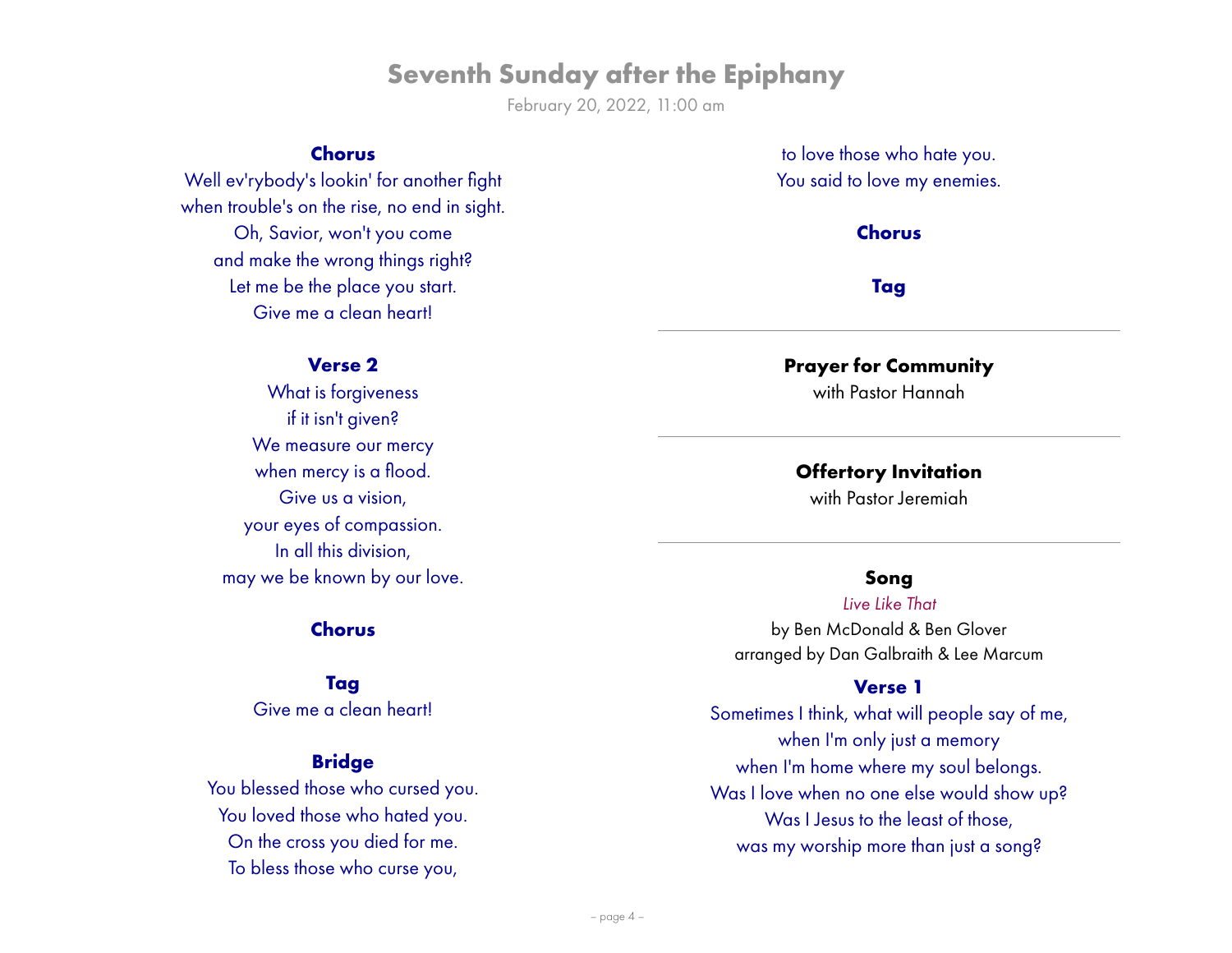February 20, 2022, 11:00 am

# **Chorus 1**

I want to live like that and give it all I have, so that ev'rything I say and do points to you. If love is who I am, then this is where I'll stand; recklessly abandoned, never holding back. I want to live like that, I want to live like that.

#### **Verse 2**

Am I proof that you are who you say you are, that grace can really change a heart? Do I live like your love is true? People pass and even if they don't know my name; is there evidence that I've been changed when they see me do they see you?

### **Chorus 2**

I want to live like that and give it all I have, so that ev'rything I say and do points to you. If love is who I am, then this is where I'll stand; recklessly abandoned, never holding back. I want to live like that, I want to live like

# **Bridge**

I want to show the world the love you gave for me. I'm longing for the world to know the glory of the King.

# **Chorus 1**

#### **Tag**

I want to live like that.

#### **Announcements**

with Pastor Hannah

# **Sending Forth**

with Amy Hollander

#### **Song**

#### *My Feet Are on the Rock*

by Abbie Parker, Josh Bronleewe, Lindsey Sweat & Matthew Hein arranged by Jeff Moore

#### **Verse 1**

I can see the clouds rolling. I can feel the winds, they try to shake me. I will not be moved. My feet are on the rock.

#### **Verse 2**

I can feel the waters rise. I can hear the howling lies that haunt me. Fear won't hold me now. My feet are on the rock